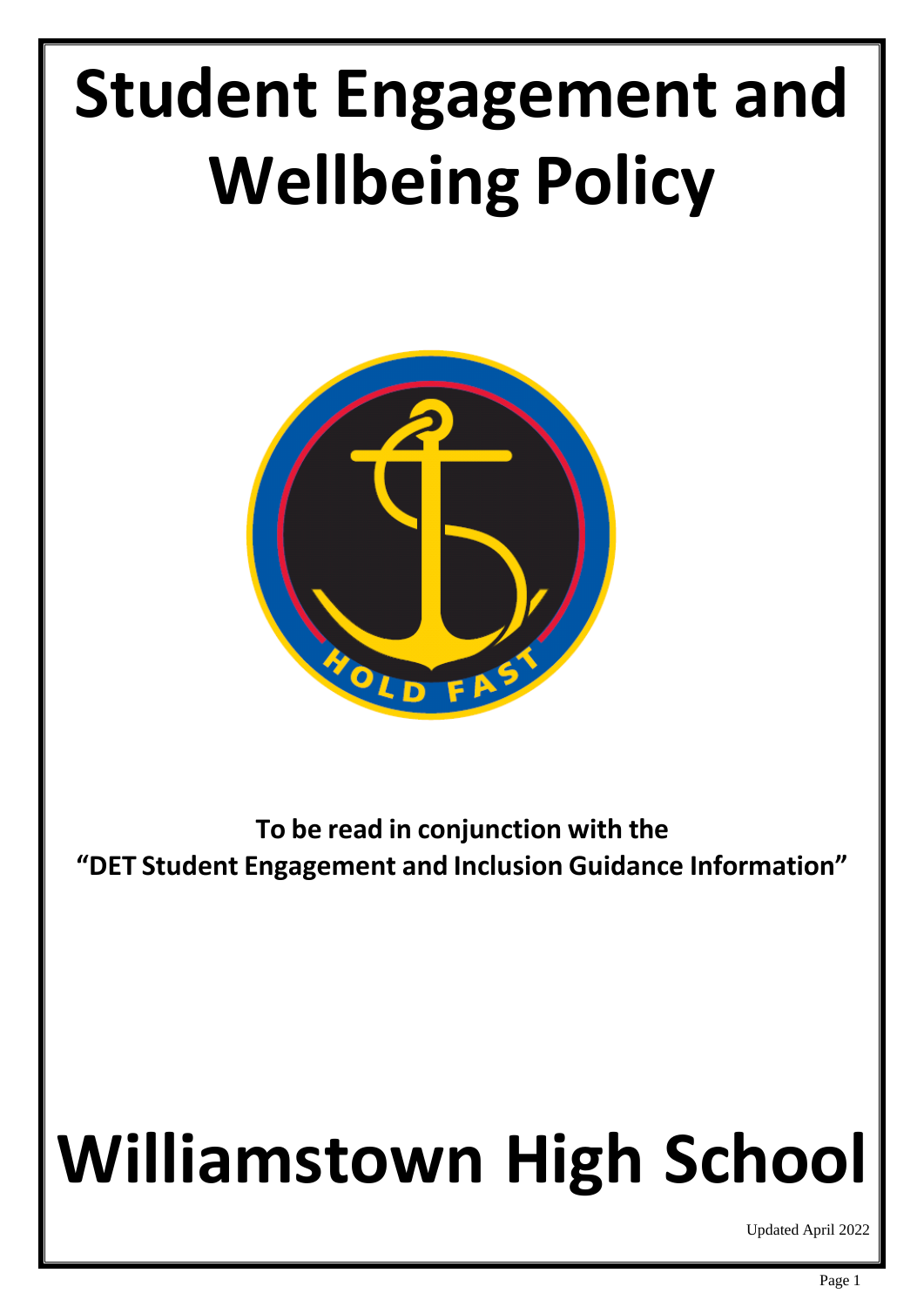## **PURPOSE**

The purpose of this policy is to ensure that all students and members of our school community understand:

- (a) our commitment to providing a safe and supportive learning environment for students
- (b) expectations for positive student behaviour
- (c) support available to students and families
- (d) our school's policies and procedures for responding to inappropriate student behaviour.

Williamstown High School is committed to providing a safe, secure and stimulating learning environment for all students. We understand that students reach their full potential only when they are happy, healthy and safe, and that a positive school culture helps to engage students and support them in their learning. Our school acknowledges that student wellbeing and student learning outcomes are closely linked.

The objective of this policy is to support our school to create and maintain a safe, supportive and inclusive school environment consistent with our school's values.

## **SCOPE**

This policy applies to all school activities, including camps and excursions.

## **CONTENTS**

- 1. School profile
- 2. School values, philosophy and vision
- 3. Engagement strategies
- 4. Identifying students in need of support
- 5. Student rights and responsibilities
- 6. Student behavioural expectations
- 7. Engaging with families
- 8. Evaluation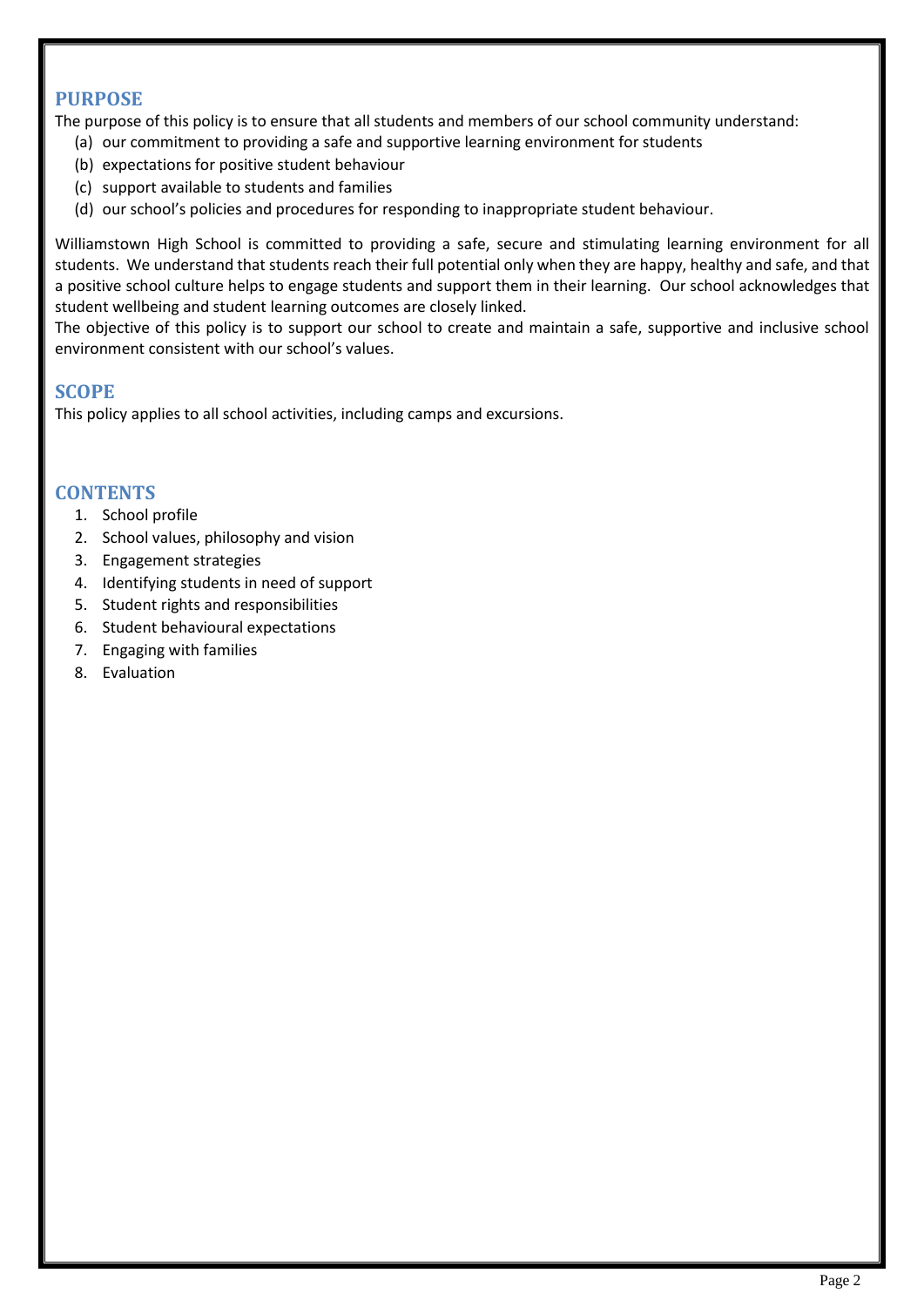# **1. School Profile**

Williamstown High School was established in 1914 and today it is one of Victoria's oldest and most distinguished state government secondary schools. Proud of our history, but with an eye firmly on the future, we prepare our students to be thoughtful, successful, productive adults and responsible global citizens. The historical importance and traditions of both Williamstown and our High School are valued by the community and are reflected in our crest which shows the anchor and the motto 'Hold Fast'. The school is set on two campuses that are within a ten minute walking distance and both campuses uphold the strong traditions and reputations with exciting programs and unique settings.

Williamstown High School caters for more than 1400 students from Years 7 to 12. The Bayview Campus caters for our Year 7 to 9 students whilst our Pasco Campus caters for our Year 10 to 12 students.

At Williamstown High School education provides a dynamic learning culture that promotes integrity, innovation and the individual. As a school community we value:

- Excellence and creativity in our achievements and ambitions.
- Integrity and honesty in our actions and relationships.
- Diversity in our curriculum, in each other and in our community.
- Strong and open communication between our school and our homes, and between our teachers, our students and our families.
- A commitment to social justice and a passion to protect and improve our environment and our community.

Our focus on individual growth and success, together with our emphasis on support and connection, encourages students to 'Be Safe, Be Respectful and Be a Learner'. Our students are provided with many opportunities to excel, these include universal academic excellence, sport, visual and performing arts, debating, leadership, environmental issues and a strong instrumental music program. There are numerous ways in which students can showcase their talents to both the local and broader school community and these events also serve the purpose of bringing the school community together to celebrate student achievement.

Williamstown enjoys a strong sense of community, working together to develop supportive and strong home school partnerships, depth in our extracurricular activities, a flourishing student leadership program and outstanding performances in the arts, debating, cultural, sporting and artistic achievement. We encourage the highest standards of our students in their diverse pursuits for personal excellence. We believe that high expectations will empower students to be responsible for their own learning. Our outstanding academic results and focus on the development of the whole person makes Williamstown High School the school of choice.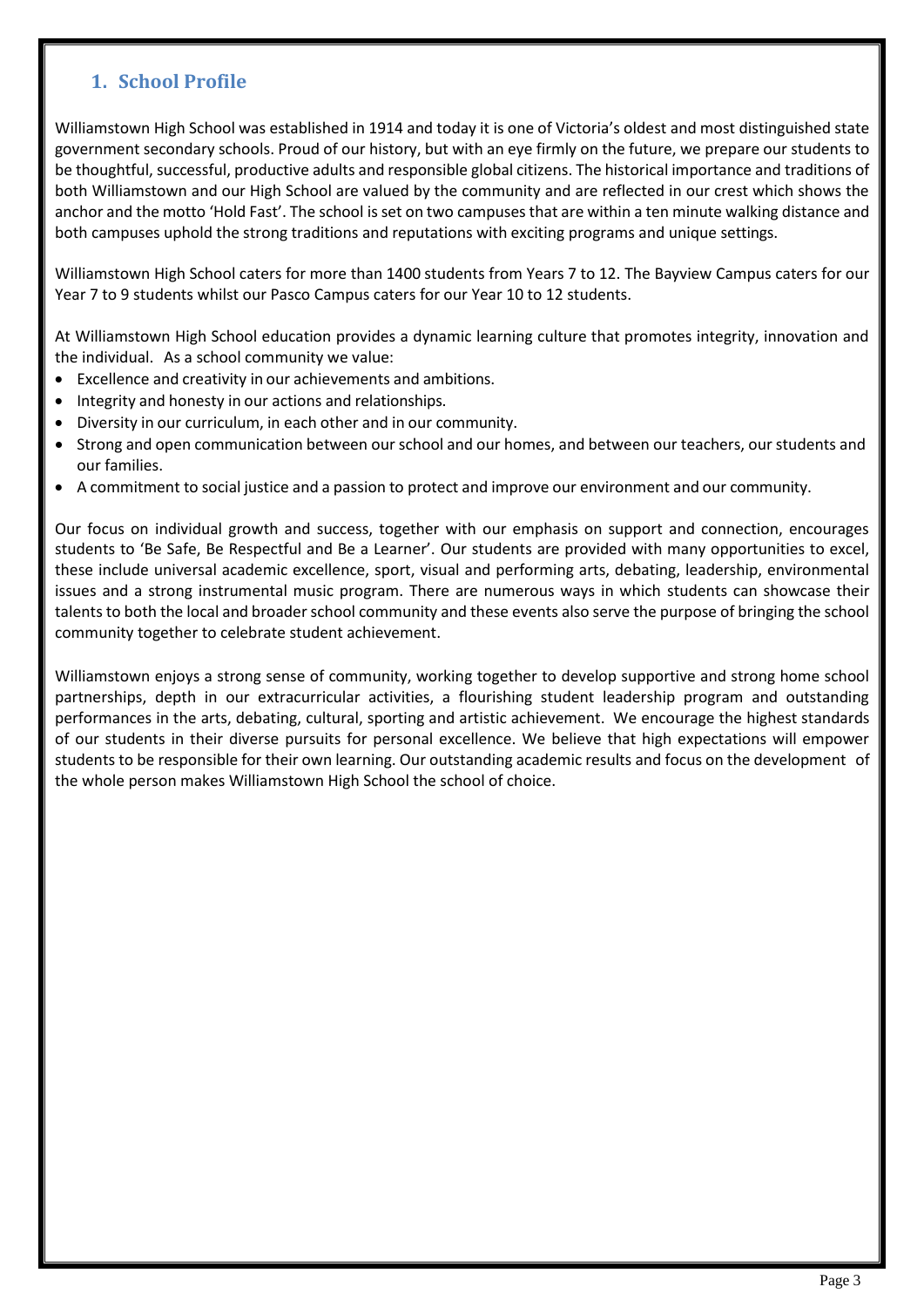# **2. School values, philosophy and vision**

As a learning community, Williamstown High School values and supports the learning, engagement and wellbeing of our entire school community and prides itself on implementing whole school initiatives that contribute to, strengthen and reinvigorate the school's historical commitment to student achievement. The school is committed to fostering a positive, productive and pedagogically engaging school culture through embedded School Wide Positive Behaviour Support (SWPBS). SWPBS is the framework that underpins and influences all actions connected with student engagement and wellbeing at Williamstown High School. SWPBS provides educational leaders with a school improvement framework for ensuring the learning environment and school culture is focused on creating positive relationships, outcomes and engagement for all.

Through implementing preventive, positive and proactive programs we ensure that the diverse student body is provided with multiple opportunities to actively contribute to the creation of a stimulating, purposeful and challenging educational experience. Fostering student voice and promoting student leadership are areas of focus for the school. Our extensive engagement and wellbeing related policies assist in ensuring early preventative supports are implemented and a wide range of strategies aimed at catering for all learners are woven into the educational experience for our students.

Our school values and understands the need for consistent review of programs and initiatives. The school is determined to consistently and continually consider how to provide innovative, best practice learning experiences and SWPBS plays a key role in building the inherent learning capabilities of our students. SWPBS focuses on data and inquiry to drive continuous improvement in the school's engagement and wellbeing processes. We work towards ensuring that every student at Williamstown High School is awarded a dynamic learning culture that promotes integrity, innovation and the individual.

Williamston High School is committed to promoting respectful relationships and gender equality for all members of our school community.

Williamstown High School aims to achieve this by a whole school approach. Efforts are needed at multiple levels in order to achieve positive and sustained cultural change. This will include providing our school community with broad exposure to key messages across the curriculum, policies and practices of the school.

# **3. Engagement strategies**

Williamstown High School has developed a range of strategies to promote engagement, positive behaviour and respectful relationships for all students in our school. We acknowledge that some students may need extra social, emotional or educational support at school, and that the needs of students will change over time as they grow and learn.

A summary of the universal (whole of school), targeted (year group specific) and individual engagement strategies used by our school is included below:

**Universal** 

- high and consistent expectations of all staff, students and parents and carers
- prioritise positive relationships between staff and students, recognising the fundamental role this plays in building and sustaining student wellbeing
- creating a culture that is inclusive, engaging and supportive
- welcoming all parents/carers and being responsive to them as partners in learning
- analysing and being responsive to a range of school data such as attendance, Attitudes to School Survey, parent survey data, student management data and school level assessment data
- deliver a broad curriculum including VET programs, VCE and VCAL to ensure that students are able to choose subjects and programs that are tailored to their interests, strengths and aspirations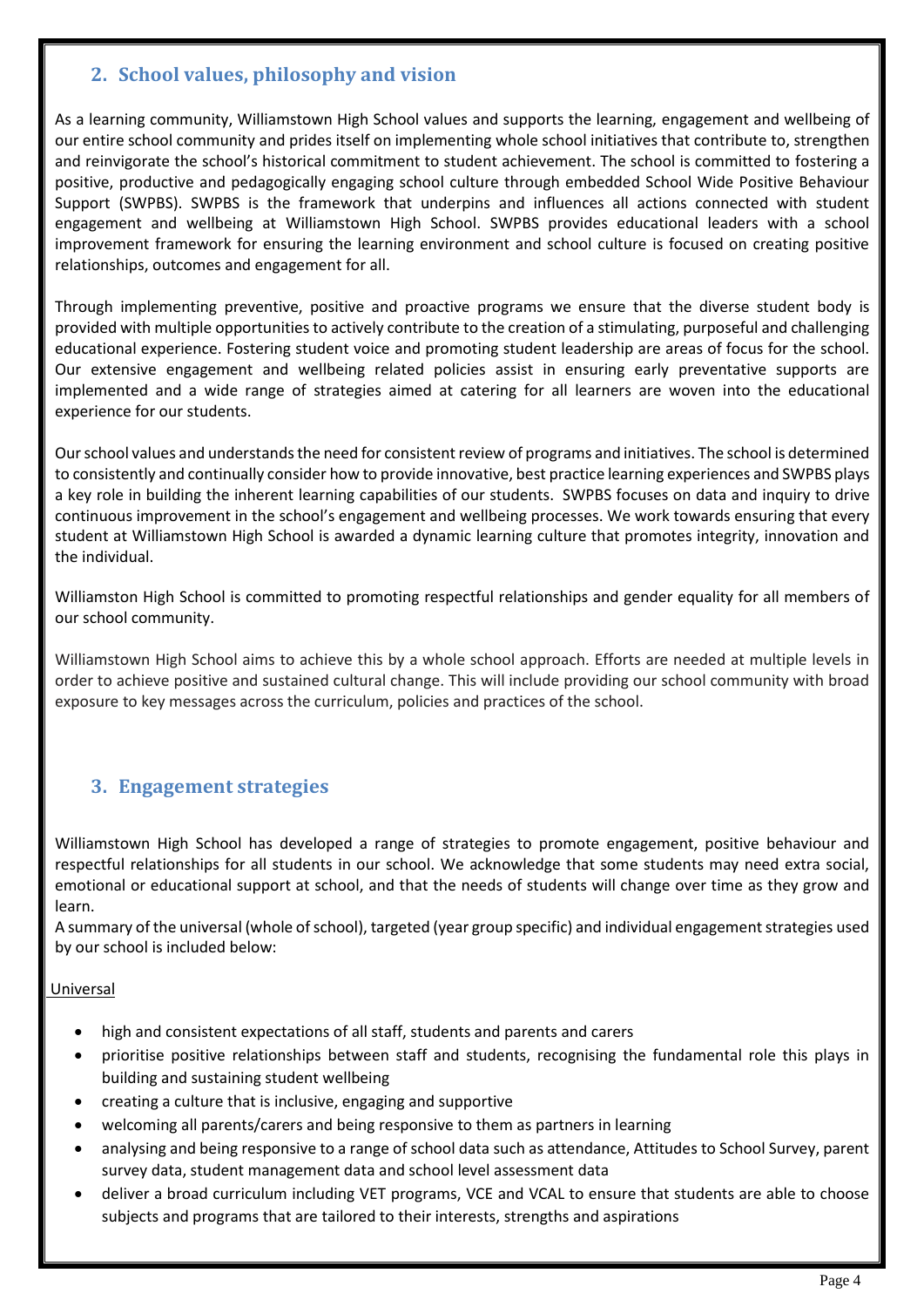- teachers at Williamstown High School use a SIMPLE instructional framework to ensure an explicit, common and shared model of instruction to ensure that evidenced-based, high yield teaching practices are incorporated into all lessons
- teachers at Williamstown High school adopt a broad range of teaching and assessment approaches to effectively respond to the diverse learning styles, strengths and needs of our students and follow the standards set by the Victorian Institute of Teaching
- our school's Statement of Inclusivity is incorporated into our curriculum and promoted to students, staff and parents so that they are shared and celebrated as the foundation of our school community
- carefully planned transition programs to support students moving into different stages of their schooling
- positive behaviour and student achievement is acknowledged in the classroom, and formally in school assemblies and communication to parents
- monitor student attendance and implement attendance improvement strategies at a whole-school, cohort and individual level
- students have the opportunity to contribute to and provide feedback on decisions about school operations through the Student Leadership Group and other forums including year group meetings and Peer Support Groups. Students are also encouraged to speak with their teachers, Year Level Coordinator, Assistant Principal and Principal whenever they have any questions or concerns.
- create opportunities for cross—age connections amongst students through school plays, athletics, music programs and peer support programs
- all students are welcome to self-refer to the Student Wellbeing Coordinator, School Nurse, School Chaplain, Year Group Leaders, Assistant Principal and Principal if they would like to discuss a particular issue or feel as though they may need support of any kind. We are proud to have an 'open door' policy where students and staff are partners in learning
- we engage in school wide positive behaviour support with our staff and students, which includes programs such as:
	- o Respectful Relationships
	- o Safe Schools
- programs, incursions and excursions developed to address issue specific behaviour
- opportunities for student inclusion (i.e. sports teams, clubs, recess and lunchtime activities)

#### *Targeted*

- each year group has two Student Management Leaders, teachers responsible for their year, who monitor the health and wellbeing of students in their year, and act as a point of contact for students who may need additional support
- all students will be assisted to develop a Career Action Plan, with targeted goals and support to plan for their future
- connect all Koorie students with a Learning Specialist
- all students in Out of Home Care will have an Individual Learning Plan and a Student Support Group (SSG) and will be referred to Student Support Services for an Educational Needs Assessment
- Williamstown High School assists students to plan their Year 10 work experience, supported by their Career Action Plan
- wellbeing and health staff will undertake health promotion and social skills development in response to needs identified by student wellbeing data, classroom teachers or other school staff each year
- staff will apply a trauma-informed approach to working with students who have experienced trauma

#### Individual

Williamstown High School implements a range of strategies that support and promote individual engagement. These can include:

- building constructive relationships with students at risk or students who are vulnerable due to complex individual circumstances
- meeting with student and their parent/carer to talk about how best to help the student engage with school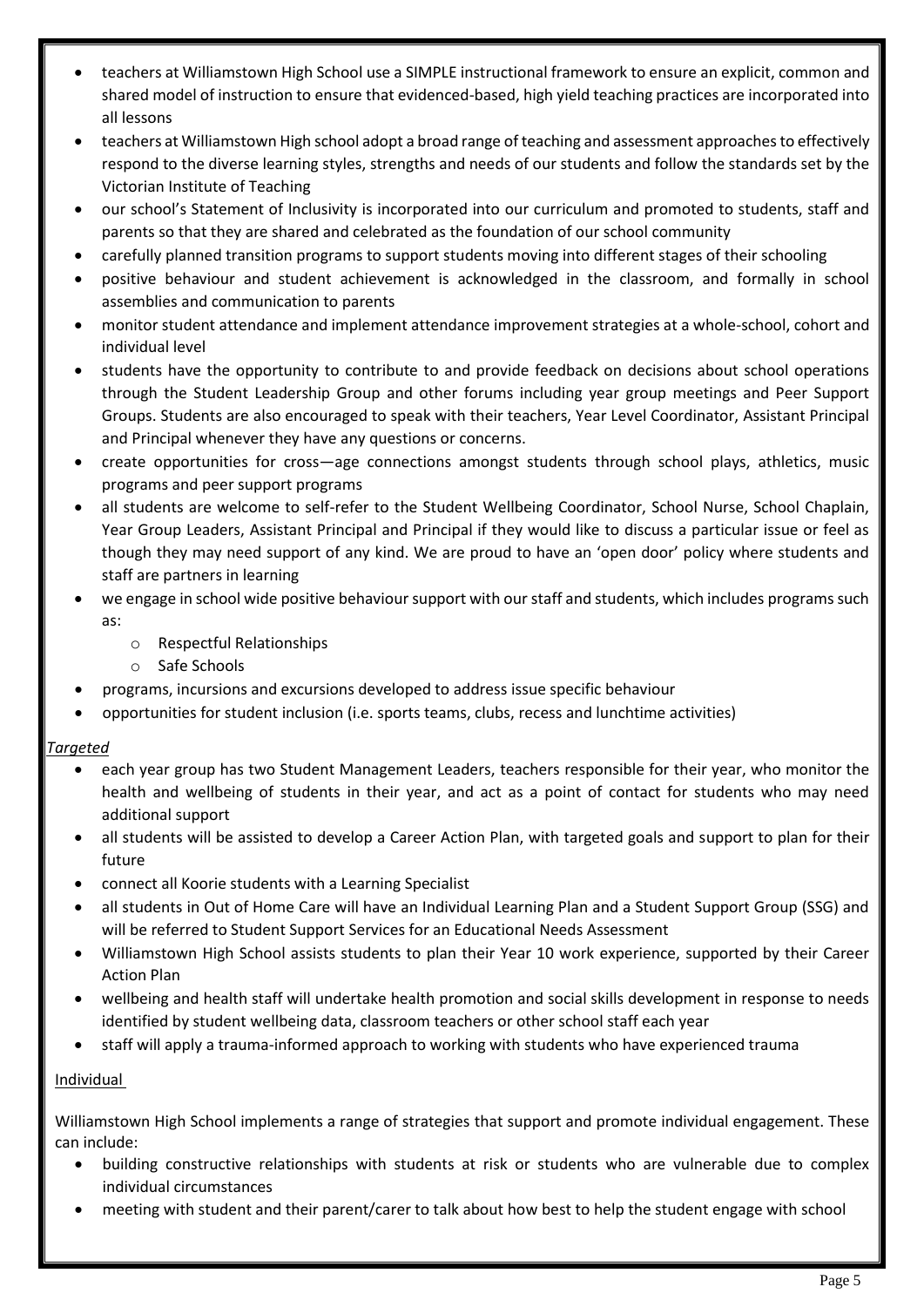- developing an Individual Learning Plan and/or a Behaviour Support Plan
- considering if any environmental changes need to be made, for example changing the classroom set up
- referring the student to:
	- o school-based wellbeing supports
	- o Student Support Services
	- o Appropriate external supports such as council based youth and family services, other allied health professionals, headspace, child and adolescent mental health services or ChildFirst
	- o Re-engagement programs such as Navigator

Where necessary the school will support the student's family to engage by:

- being responsive and sensitive to changes in the student's circumstances and health and wellbeing
- collaborating, where appropriate and with the support of the student and their family, with any external allied health professionals, services or agencies that are supporting the student
- monitoring individual student attendance and developing an Attendance Improvement Plans in collaboration with the student and their family
- running regular Student Support Group meetings for all students:
	- o with a disability
	- o in Out of Home Care

and with other complex needs that require ongoing support and monitoring.

# **4. Identifying students in need of support**

Williamstown High School is committed to providing the necessary support to ensure our students are supported intellectually, emotionally and socially. The Student Wellbeing team plays a significant role in developing and implementing strategies help identify students in need of support and enhance student wellbeing. Williamstown High School will utilise the following information and tools to identify students in need of extra emotional, social or educational support:

- personal, health and learning information gathered upon enrolment and while the student is enrolled
- attendance records
- academic performance
- observations by school staff such as changes in engagement, behaviour, self-care, social connectedness and motivation
- attendance, detention and suspension data
- engagement with families
- self-referrals or referrals from peers
- referrals from school staff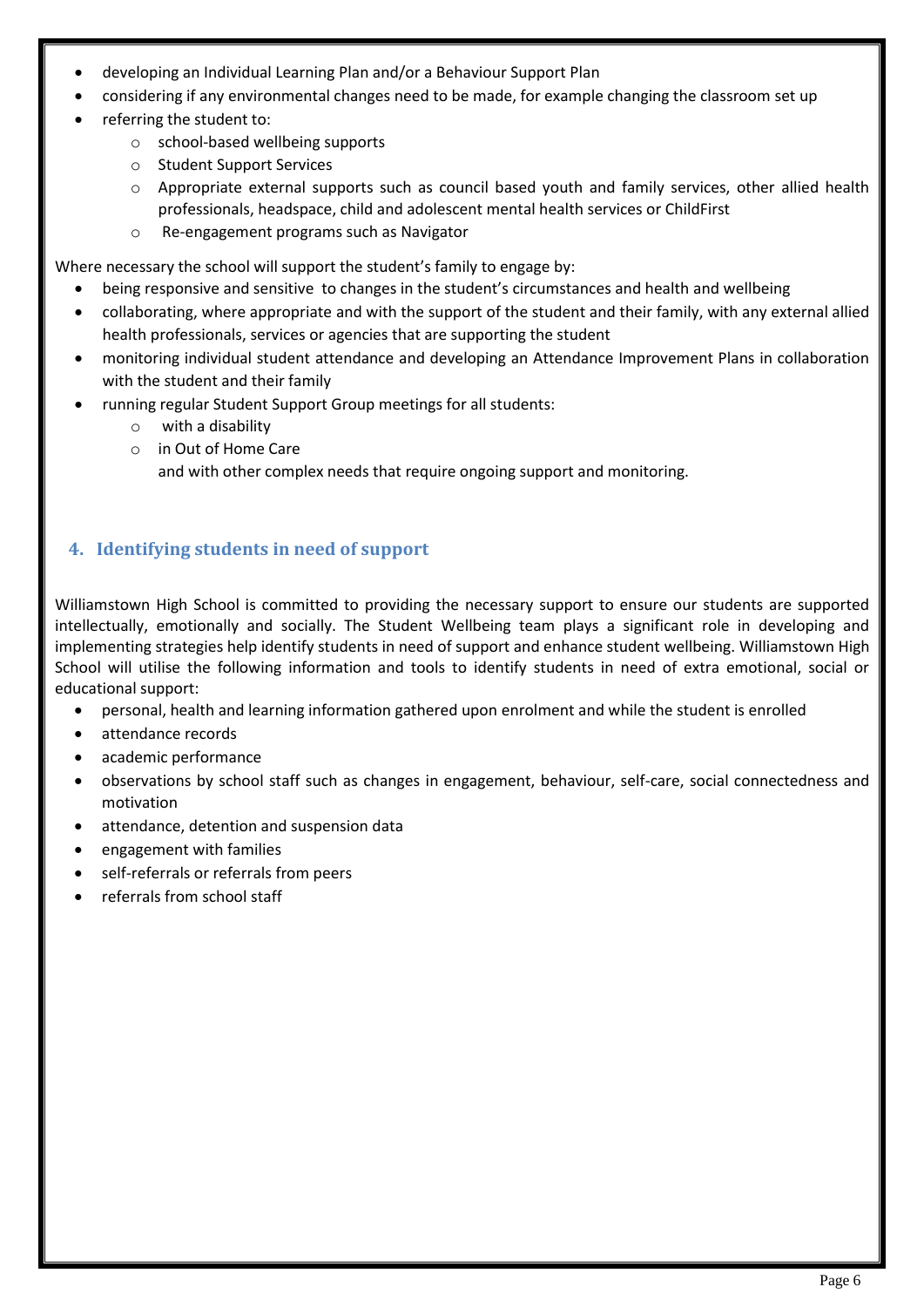#### **5. Student Rights and Responsibilities**

All members of our school community have a right to experience a safe and supportive school environment. We expect that all students, staff, parents and carers treat each other with respect and dignity. Our school's Statement of Values highlights the rights and responsibilities of members of our community.

All members of our school community have a right to be treated with dignity and respect. We have a responsibility to ensure that everyone can fully participate in an educational environment that is safe, supportive and inclusive of ability, culture, gender, religion and sexuality.

Students who may have a complaint or concern about something that has happened at school are encouraged to speak to their parents or carers and approach a trusted teacher or a member of the school leadership team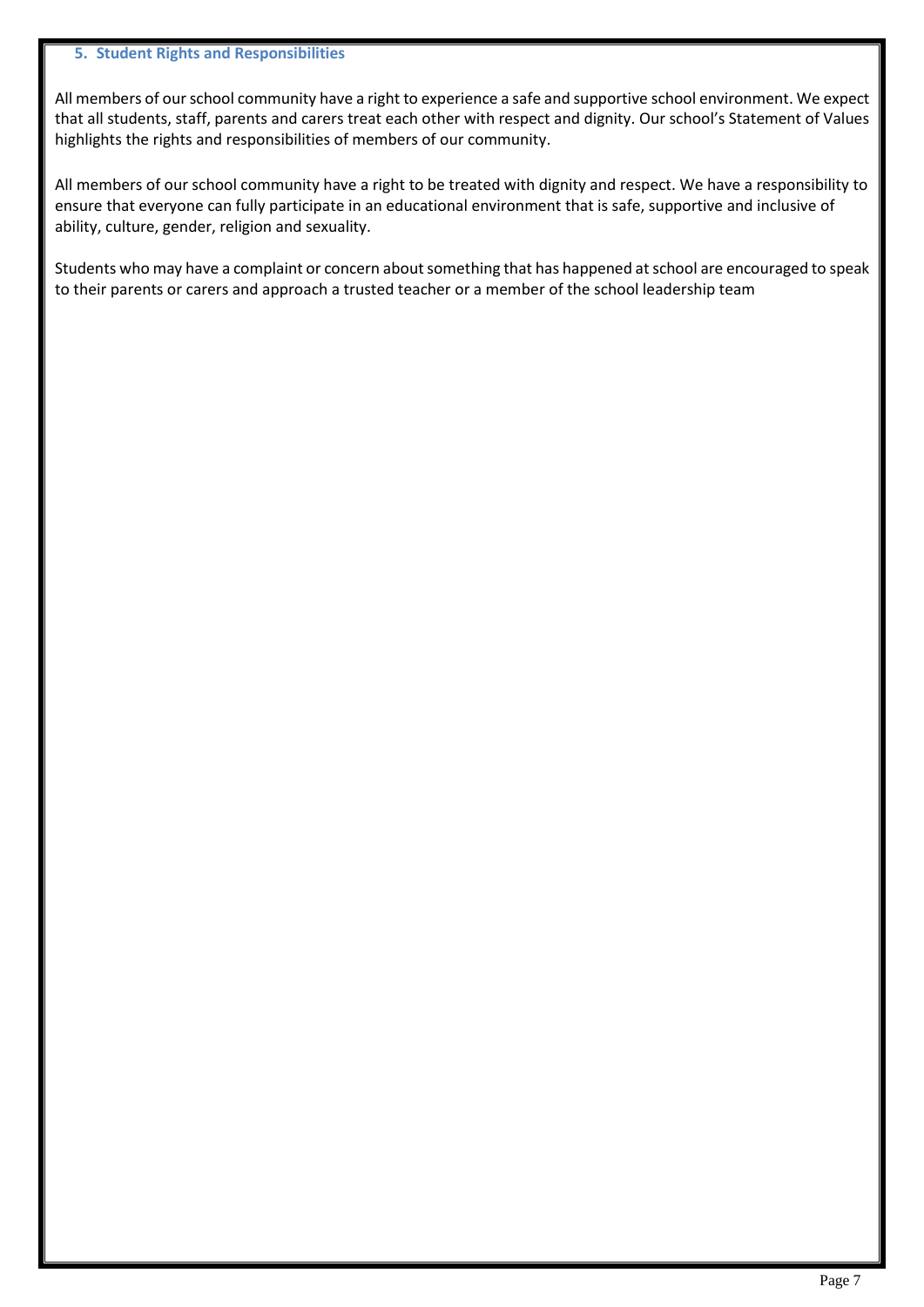The rights and responsibilities of all members of the Williamstown High School community take into account the following legislation:

- The Equal Opportunity Act (2010)
- The Charter of Human Rights and Responsibilities Act (2006)
- The Disability Discrimination Act (1992)
- *The* Education Training and Reform Act (2006) *–* including the 2015 Child Safe amendments

# **Equal Opportunity Act**

The Equal Opportunity Act 2010 provides protections from discrimination in public life in Victoria. It provides avenues for people to resolve discrimination disputes and outlines the Commission's role in helping government, business and the community to identify and eliminate discrimination. Under the Equal Opportunity Act 2010, it is against the law to discriminate against a person on the basis of:

- age
- **breastfeeding**
- parental status
- pregnancy
- marital status
- political belief or activity
- religious belief or activity
- disability
- industrial activity
- 
- sex
- employment activity
- expunged homosexual conviction
- gender identity

• physical features

- lawful sexual activity
- race (including colour, nationality, ethnicity and ethnic origin)
- sexual orientation
- personal association with someone who has, or is assumed to have, any of these personal characteristics.

It is also against the law to sexually harass someone. The Equal Opportunity Act 2010 covers discrimination in employment, education, accommodation, clubs, sport, goods and services, land sales and transfers, and local government, as well as sexual harassment.

# **The Charter of Human Rights and Responsibilities Act**

Williamstown High School acknowledges and adheresto the Charter of Human Rights.

The Charter sets out a list of 20 rights that reflect the following four basic principles:

- freedom respect
- 
- equality dignity The Charter outlines a vision of human rights for all Victorians. The charter affirms that all people are born free and equal in dignity and rights. While the charter demands equality for all, it also emphasises the value of difference. The charter requires public authorities, including government schools and their employees, to act compatibly with human rights and to consider human rights when making decisions and delivering services.
- the right not to be discriminated against  **the right to privacy and reputation**
- the right to freedom of thought, conscience, religion and belief cultural Rights
- It is important to understand that with human rights comes a responsibility to respect other human rights.

All DET employees must act compatibly with the Charter and give proper consideration to human rights when making decisions.

# **The Disability Discrimination Act**

The Disability Standards for Education Act 2005 clarify and make more explicit the obligations on schools and the rights of students under the *Disability Discrimination Act 1992*. The standards cover enrolment, participation, curriculum development, student support services, and harassment and victimisation.

An education provider must make 'reasonable adjustments' to accommodate a student with disability. An adjustment is a measure or action taken to assist a student with disability to participate in education and training on the same basis as other students. An adjustment is reasonable if it does this while taking into account the student's learning needs and balancing the interests of all parties affected, including those of the student with the disability, the education provider, staff and other students.

Students who may have a complaint or concern about something that has happened at school are encouraged to speak to their parents or carers and approach a trusted teacher or a member of the school leadership team.

- 
- 
-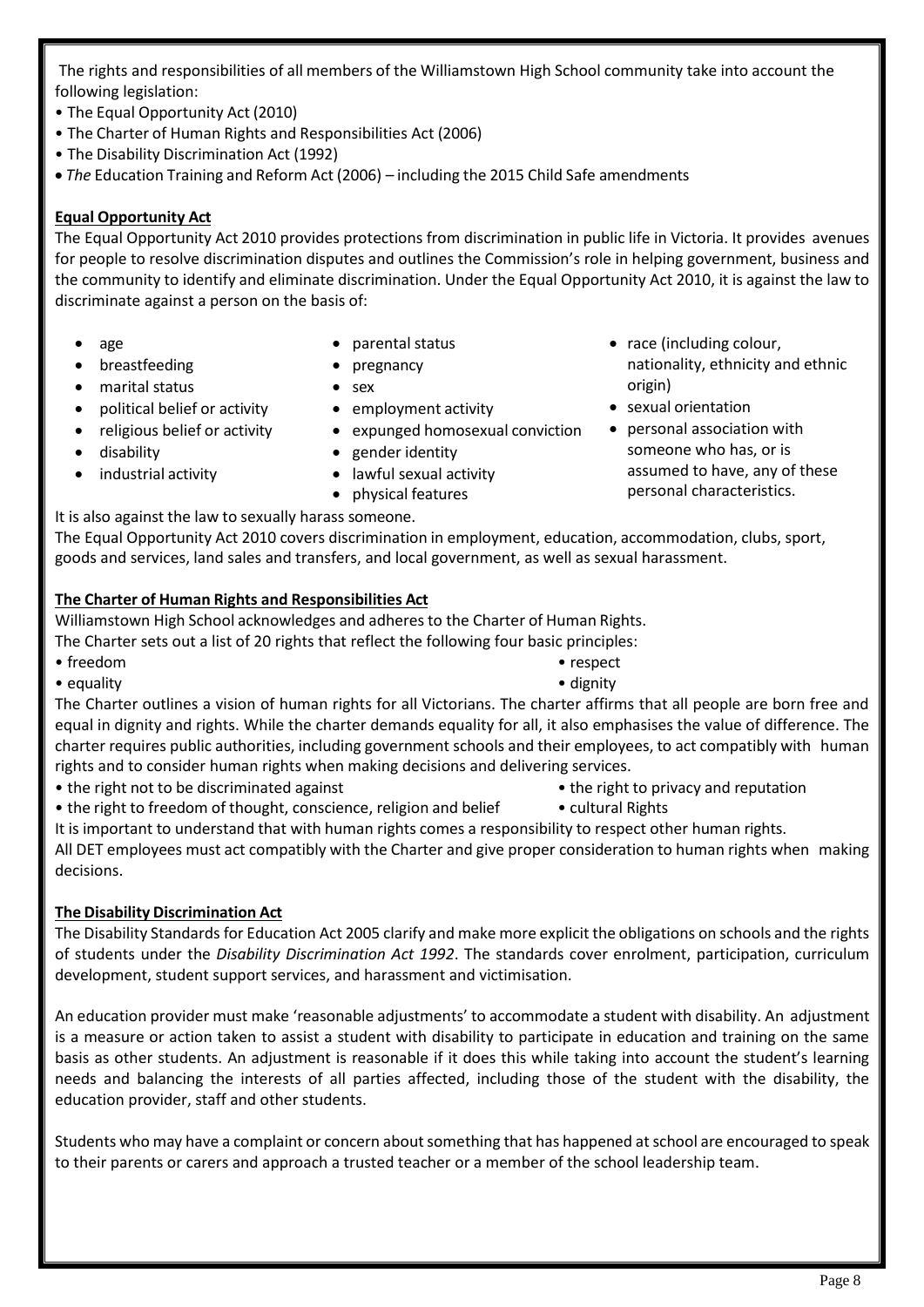In determining whether an adjustment is reasonable, an education provider should take into account information about:

- the nature of the student's disability  **in the student •** their preferred adjustment
	-

• any adjustments that have been provided previously • any recommended or alternative adjustments

This information might come from the student, an associate of the student, independent experts, or a combination of these people.

An education provider should ensure that the student, or an associate of the student, has timely information about the processes for determining whether the proposed adjustment would cause unjustifiable hardship to the provider. The provider should also ensure that these processes maintain the dignity, respect, privacy and confidentiality of the student and the associates of the student, consistent with the rights of the rest of the community.

The provider may consider all likely costs and benefits, both direct and indirect, for the provider, the student and any associates of the student, and any other persons in the learning or wider community, including:

- costs associated with additional staffing, providing special resources or modifying the curriculum.
- costs resulting from the student's participation in the learning environment, including any adverse impact on learning and social outcomes for the student, other students and teachers.
- benefits of the student's participation in the learning environment, including positive learning and social outcomes for the student, other students and teachers, and any financial incentives, such as subsidies or grants, available to the provider if the student participates.

The DDA and the Education Standards do not require changes to be made if this would impose unjustifiable hardship to a person or organisation.

## **Statement of Commitment to Child Safety**

Williamston High School is committed to safety and wellbeing of all children and young people. This will be the primary focus of our care and decision-making. In its planning, decision-making and operations Williamstown High School will:

- take a preventative, proactive and participatory approach to child safety.
- value and empower children to participate in decisions which affect their lives.
- foster a culture of openness that supports all persons to safely disclose risks of harm to children.
- respect diversity in cultures and child rearing practices while keeping child safety paramount.
- provide written guidance on appropriate conduct and behavior towards children
- engage only the most suitable people to work with children and have high quality staff and professional development.
- ensure children know who to talk with if they are worried or are feeling unsafe, and that they are comfortable and encouraged to raise such issues.
- report suspected abuse, neglect or mistreatment promptly to the appropriate authorities.
- share information appropriately and lawfully with other organisations where the safety and wellbeing of children is at risk.
- value the input of and communicate regularly with families and carers.

#### **Bullying Prevention Policy**

Every person in our school community; students, teachers and other staff, families and members of the local community has the right to feel safe and have a sense of belonging. A person who bullies another is denying them that right. The school will take all the necessary steps to ensure every person's right to feel safe is delivered. The involvement and commitment of the whole school community is required to achieve a culture in which safe and respectful schools are everyone's concern and responsibility.

#### *Context*

Bullying is when a person or a group of people deliberately upset or hurt another person or damage their property, reputation or social acceptance in a repeated manner over time. There is an imbalance of power in incidents of bullying with the bully or bullies having more power at the time due to age, size, status or other reasons.

Bullying may occur because of perceived differences including but not limited to culture, ethnicity, gender, sexual orientation, ability or disability, religion, body size and physical appearance, age, economic status or the holding or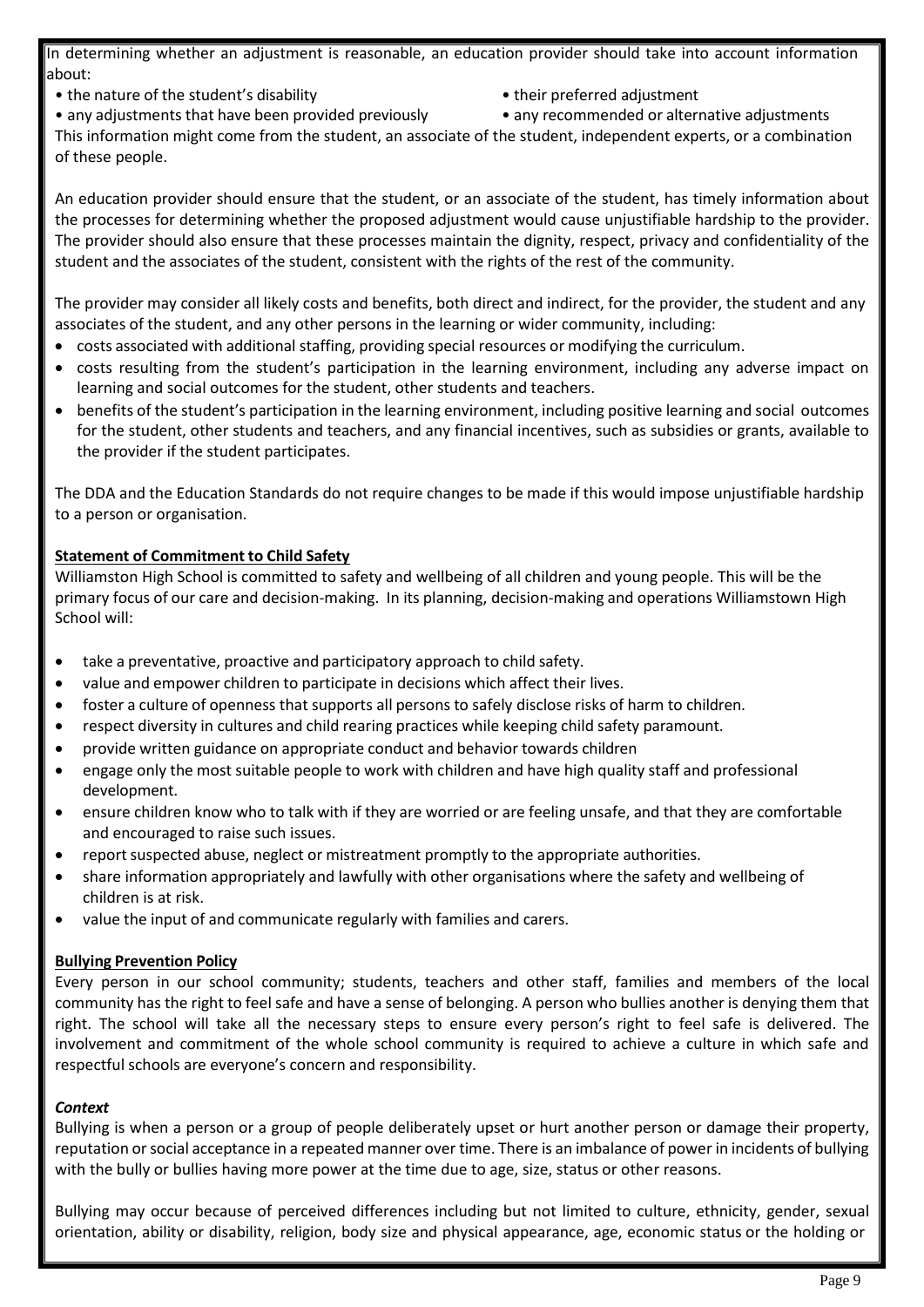expression of particular personal or political views. Bullying may be motivated by jealousy, distrust, fear, misunderstanding or lack of knowledge. It can continue over time and is often hidden from adults. It can continue overtime, is often hidden from adults and will probably continue if no action is taken.

|                             | There are several types of bullying. For the purpose of this policy see the definitions below:                                                                                                                                                                                                                                                                                                                                                                                                                                                                                                                                                                                                                                                                                                                                                                                                                                                                                                                                                                                                                                                                                                                                                                                                                                                                                                                                                                   |
|-----------------------------|------------------------------------------------------------------------------------------------------------------------------------------------------------------------------------------------------------------------------------------------------------------------------------------------------------------------------------------------------------------------------------------------------------------------------------------------------------------------------------------------------------------------------------------------------------------------------------------------------------------------------------------------------------------------------------------------------------------------------------------------------------------------------------------------------------------------------------------------------------------------------------------------------------------------------------------------------------------------------------------------------------------------------------------------------------------------------------------------------------------------------------------------------------------------------------------------------------------------------------------------------------------------------------------------------------------------------------------------------------------------------------------------------------------------------------------------------------------|
| Direct physical<br>bullying | Includes hitting, kicking, tripping, pinching and pushing or damaging property                                                                                                                                                                                                                                                                                                                                                                                                                                                                                                                                                                                                                                                                                                                                                                                                                                                                                                                                                                                                                                                                                                                                                                                                                                                                                                                                                                                   |
| Direct verbal<br>bullying   | Includes name calling, insults, teasing, intimidation, homophobic or racist remarks, or verbal<br>abuse.                                                                                                                                                                                                                                                                                                                                                                                                                                                                                                                                                                                                                                                                                                                                                                                                                                                                                                                                                                                                                                                                                                                                                                                                                                                                                                                                                         |
| Indirect bullying           | Is often harder to recognise and can be carried out behind the bullied person's back. It is<br>designed to harm someone's social reputation and/or cause humiliation. Indirect bullying<br>includes: lying and spreading rumours, playing nasty jokes to embarrass and humiliate,<br>mimicking, and encouraging others to socially exclude someone, damaging someone's social<br>reputation or social acceptance.                                                                                                                                                                                                                                                                                                                                                                                                                                                                                                                                                                                                                                                                                                                                                                                                                                                                                                                                                                                                                                                |
| Cyberbullying               | Is direct verbal or indirect bullying behaviours using digital technologies. This includes<br>harassment via a mobile phone, setting up a defamatory personal website or deliberately<br>excluding someone from social networking spaces. It can include<br>• flaming (online fights using electronic messages with angry or vulgar messages)<br>• harassment (repeatedly sending nasty, mean and insulting messages)<br>• denigration (posting or sending gossip or rumours about a person to damage their<br>reputation or friendships)<br>• outing (sharing someone's secrets or embarrassing information or images online)<br>• exclusion (intentionally and cruelly excluding someone from an online group)<br>• cyber-stalking (repeated intense harassment and denigration that includes threats or<br>creates significant fear)<br>• sexting (the creating, sharing, sending or posting of sexually explicit messages or images via<br>the internet, mobile phones or other electronic devices by people, especially young people).<br>Williamstown High School provides specific advice to students about cyber-safe behaviours<br>that help prevent cyberbullying. As such, this policy works in conjunction with the WHS<br>Student Engagement and Wellbeing Policy and WHS Acceptable Use Agreement (an<br>agreement which requires students and families to agree to positive online behaviours<br>designed to reduce and eliminate cyberbullying). |

When people are bullied or harassed some effects might be anger, embarrassment, fear and humiliation, loss of selfconfidence and reduced function and potential. Bullying and harassment will be addressed, individual differences will be respected and students and staff will be enabled and supported in their pursuit of learning and teaching.

| <b>Bullying is not:</b>        |                                                                                                                                                                                                                            |  |  |  |
|--------------------------------|----------------------------------------------------------------------------------------------------------------------------------------------------------------------------------------------------------------------------|--|--|--|
| Mutual conflict                | An argument or disagreement between students but not an imbalance of power. Both<br>parties are upset and usually both want a resolution to the problem                                                                    |  |  |  |
| Social rejection or<br>dislike | Unless the social rejection is directed towards someone specific and involves deliberate<br>and repeated attempts to cause distress, exclude or create dislike by others                                                   |  |  |  |
| Single-episode                 | Acts of nastiness or meanness, or random acts of aggression or intimidation - while<br>unacceptable are not the same as bullying. If a student is verbally abused or pushed on one<br>occasion they are not being bullied. |  |  |  |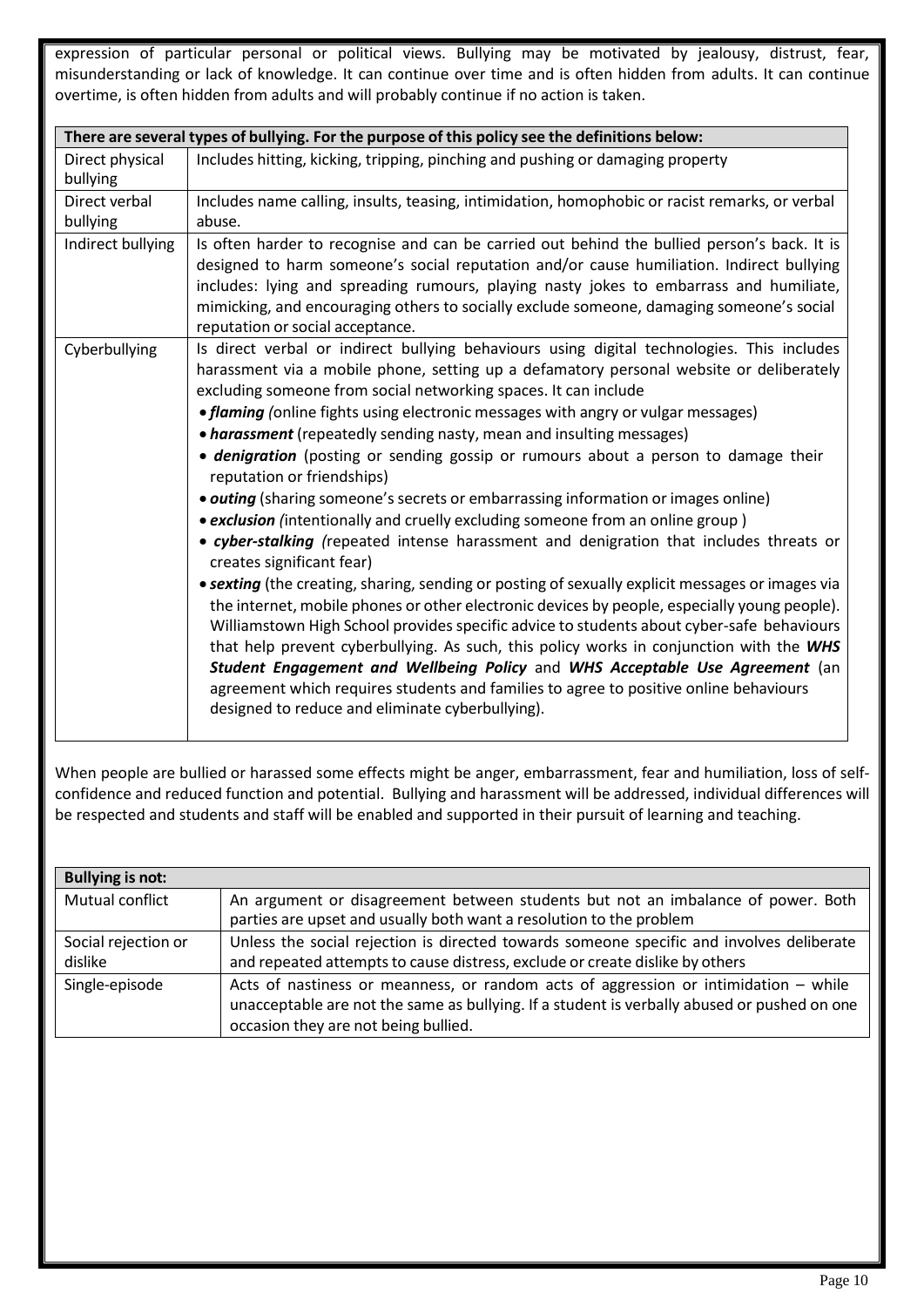#### **Guiding Principles**

- a school-wide approach will be taken to deal with bullying (including cyberbullying) and harassment in a consistent and systematic way.
- all new students and staff will be informed of the bullying prevention policy and practices at the commencement of their time at the school.
- all complaints of harassment will be heard in confidence and taken seriously.
- our school organises preventative curriculum programs that promote resilience, life and social skills, assertiveness, conflict resolution and problem solving.
- staff professional learning will occur periodically to keep staff informed of current issues/strategies for dealing proactively with these issues.
- support will be provided to any student who has been affected by, engaged in or witnessed bullying behaviour.
- there will be disciplinary consequences, covering a range of strategies, for those in breach of the Bullying Prevention Policy.
	- 6. Student behavioural expectations and management

#### **Key Behaviour Expectations**

All members of the school community are expected to model appropriate behaviours as set out by the college values and the school wide positive behaviour expectations as outlined in our locations matrix and learning tasks matrix. We believe that the importance of positive personal relationships is one of the key underpinning values of the Williamstown High School community and this is represented in our school community rights and responsibilities.

#### **Be Respectful**

Respecting self and others, school and community property. This includes valuing the diversity of individuals in the school community and valuing the ideas of others.

#### **Be a learner**

Maintain a learning culture that provides the opportunity for all individuals to maximise their academic and social growth. This includes developing responsible young people and adults motivated by a passion for lifelong learning and active participation in society.

#### **Be Safe**

Provide a safe and secure learning environment that enables all students to fully participate in all aspects of school life.

| Everyone has the right to:                       | Everyone has the responsibility to:                                                        |
|--------------------------------------------------|--------------------------------------------------------------------------------------------|
| Be treated with respect without discrimination.  | • be polite in all dealings with members of the school community.                          |
| Equal opportunity.                               | • show empathy for other members of the school community and act<br>accordingly.           |
|                                                  | • display positive behaviours that show respect for self, community and                    |
| Develop a positive self-image and have positive  | the environment.                                                                           |
| interactions with the wider school community.    | • celebrate achievements of members of the community.                                      |
| Feel safe and not suffer interference to person, | • ensure student learning is at the forefront of everything we do at the<br>school.        |
| property and educational opportunities.          | • behave in a safe manner that ensures both individual safety and the<br>safety of others. |
|                                                  | • support members of the College community in achieving their<br>educational goals.        |
|                                                  |                                                                                            |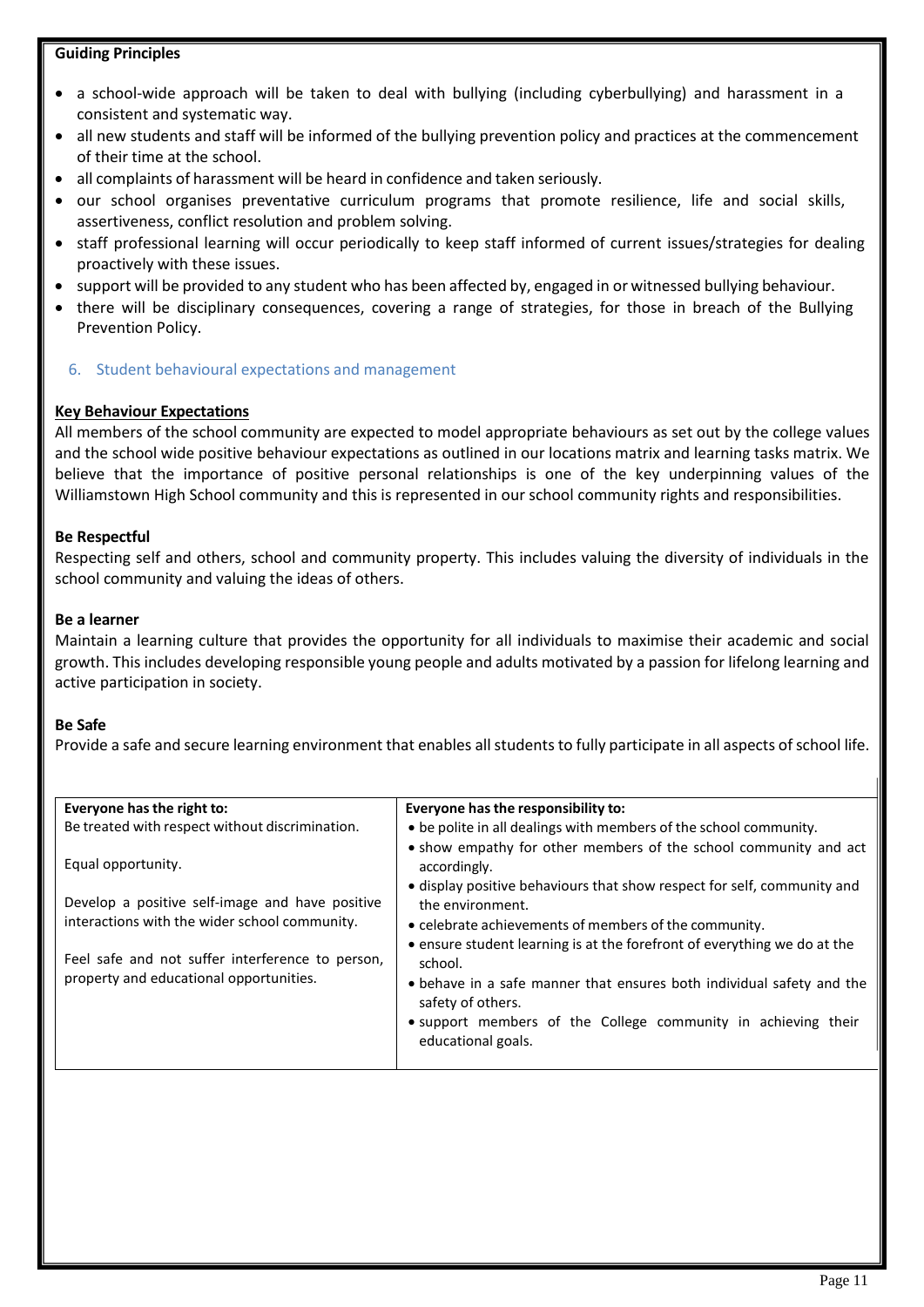# **All Students:**

| Have the right to: |                                                                                                                 | Have the responsibility to: |                                                                                                                                                                                                       |
|--------------------|-----------------------------------------------------------------------------------------------------------------|-----------------------------|-------------------------------------------------------------------------------------------------------------------------------------------------------------------------------------------------------|
|                    | learn and to develop interests, abilities and<br>ambitions in a secure and<br>supportive<br>environment.        | ٠                           | attend regularly.<br>participate fully in the school's educational program and strive to<br>achieve their personal best.                                                                              |
|                    | participate fully in all aspects of the school's<br>program.<br>expect the highest quality education the school | ٠                           | explore and express relevant and thoughtful ideas and opinions.<br>display positive behaviours that demonstrate the school's values and<br>key expectations towards themselves, the community and the |
|                    | can provide.<br>participate in the life of the school including                                                 |                             | environment.<br>demonstrate respect for other's right to be taught and to learn.                                                                                                                      |
|                    | relevant decision making processes.                                                                             |                             |                                                                                                                                                                                                       |
|                    | experience success and to receive praise for<br>achievement.                                                    |                             |                                                                                                                                                                                                       |

# **Parents / Guardians and Carers:**

| Have the right to: |                                                                                             | Have the responsibility to: |                                                                                                      |
|--------------------|---------------------------------------------------------------------------------------------|-----------------------------|------------------------------------------------------------------------------------------------------|
|                    | expect that their children will be educated in a                                            | $\bullet$                   | ensure their child attends the school regularly.                                                     |
|                    | secure environment in which the school's                                                    | ٠                           | promote positive educational outcomes for their children by taking an                                |
|                    | values are promoted.                                                                        |                             | active interest in their child's educational progress and by modelling                               |
|                    | to work in partnership with the school to                                                   |                             | positive behaviours.                                                                                 |
|                    | advance their child's education through having<br>opportunities to be informed and actively |                             | engage in regular and constructive communication with the staff<br>regarding their child's learning. |
|                    | involved.                                                                                   |                             | support the school in maintaining a safe and respectful learning<br>environment for all students.    |
|                    |                                                                                             |                             | acknowledge and praise their children's efforts and successes.                                       |

|                    | Staff:                                                                                                                                                                                                                   |                                                                                                                                                                                                                                                                                                                                                                                                                                                                                                                                                                                                                                                                                                                                                                                                                                                                                                                                                                                                                                                                         |  |
|--------------------|--------------------------------------------------------------------------------------------------------------------------------------------------------------------------------------------------------------------------|-------------------------------------------------------------------------------------------------------------------------------------------------------------------------------------------------------------------------------------------------------------------------------------------------------------------------------------------------------------------------------------------------------------------------------------------------------------------------------------------------------------------------------------------------------------------------------------------------------------------------------------------------------------------------------------------------------------------------------------------------------------------------------------------------------------------------------------------------------------------------------------------------------------------------------------------------------------------------------------------------------------------------------------------------------------------------|--|
| Have the right to: |                                                                                                                                                                                                                          | Have the responsibility to:                                                                                                                                                                                                                                                                                                                                                                                                                                                                                                                                                                                                                                                                                                                                                                                                                                                                                                                                                                                                                                             |  |
| $\bullet$          | expect that they will be able to teach in an<br>orderly, safe and cooperative environment.<br>be informed, about matters relating to<br>students that will affect the teaching and<br>learning program for that student. | • fairly, reasonably and consistently, implement school policies.<br>• implement and embed the SWPBS key expectations in all school<br>environments.<br>• develop their capacity as teachers.<br>• develop positive relationships with students and understand their<br>learning needs.<br>• know the curriculum they teach.<br>• understand the process of learning and the impact of good practice on<br>enhanced student learning outcomes.<br>• plan and assess for effective learning.<br>• create and maintain safe and challenging learning environments.<br>• use a range of teaching strategies and resources to engage students in<br>effective learning.<br>• engage in professional learning in relation to goals and targets in<br>school strategic plan.<br>• participate in the school's decision-making processes and foster<br>student, parent and community participation.<br>· provide educational programs and services which cater for individual<br>needs.<br>• create an environment where achievement are valued, recognised and<br>celebrated. |  |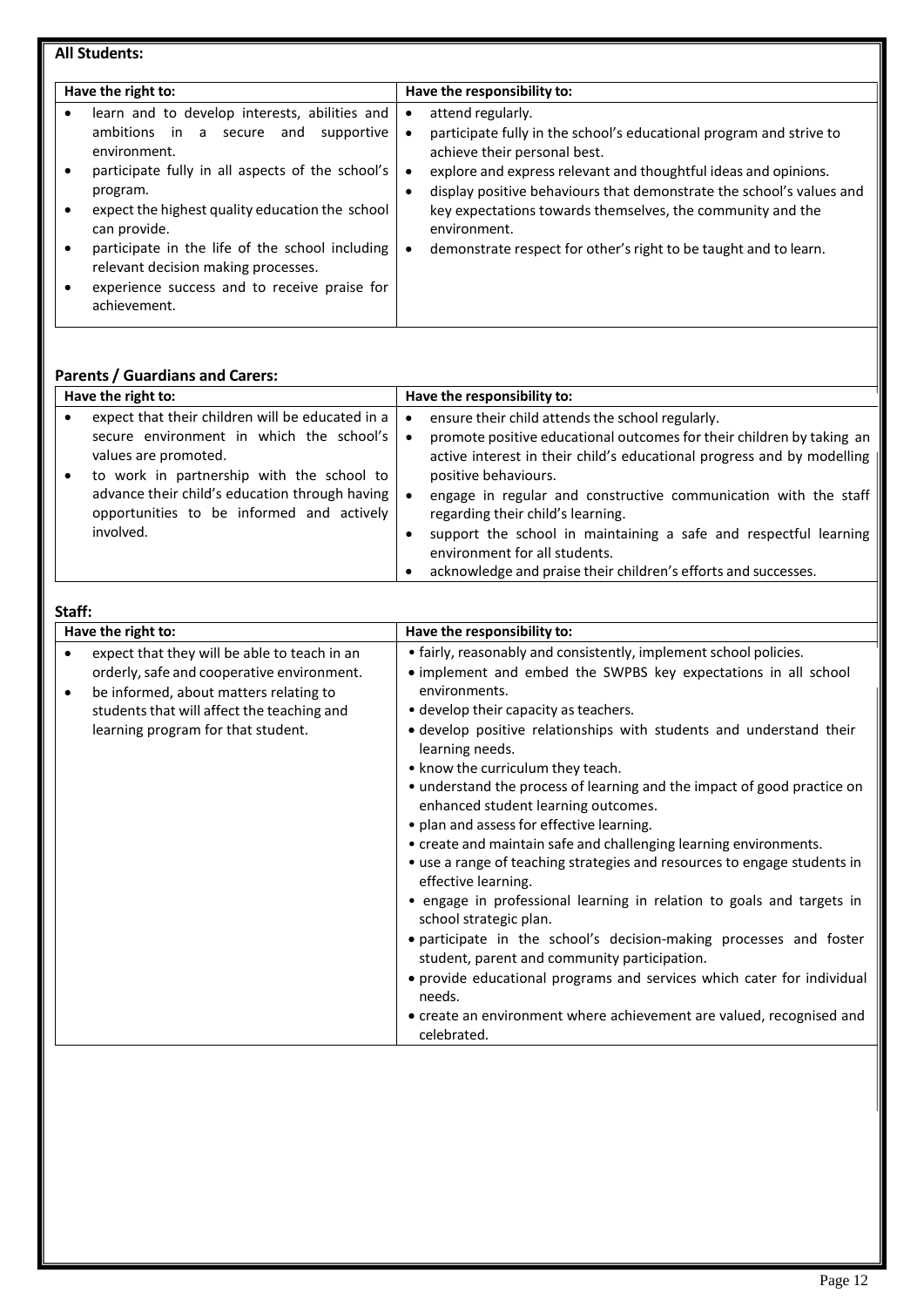## **Shared Expectations**

Williamstown High School shares high expectations for the whole school community. We have developed a set of key expectations that create and maintain a positive and safe learning environment that maximise individual academic, emotional and social growth. The key behaviour expectations of: Be a Learner, Be Respectful and Be Safe encompass the school's core values, were developed in collaboration with the school community, are explicitly taught across years 7 to 12 and reinforced by all school community members. To ensure that students at Williamstown High School receive



## **School (Principals, Teachers and Educational Support Staff) Expectations**

Schools have a responsibility to provide an educational environment that ensures that all students are valued and cared for, feel they are part of the school, and can engage effectively in their learning and experience success.

#### *School staff will:*

- develop positive and meaningful relationships with families that promote engagement, wellbeing and successful outcomes.
- uphold and explicitly teach the school values and key behaviours expectation (identified in the behaviour matrix).
- develop inclusive teaching practices that include provisions of appropriate, relevant and challenging curriculum that gives students the opportunity to experience success in their learning.
- recognise and celebrate student success and achievement within the school and in the wider community.
- build community partnerships which engage families and the community in ways that support and provide family access to appropriate student services.
- provide the provision of broad educational opportunities that allow and encourages students to explore pathways to success as responsible members of the global community.
- address and celebrate diversity on a local, national and global level.

#### **Parents/ Guardians and Carers Expectations**

Parents/ Guardians and carers can be expected to promote positive educational outcomes for their children by taking an active interest in their child's educational progress.

#### *Parents / Guardians and Carers will:*

- model and support the explicit teaching of the school's values and key behaviour expectations.
- actively support their child's engagement in the school environment.
- engage and work effectively with the school, communicate clearly regarding their child's learning and wellbeing needs and work with the school to promote positive educational outcomes for them.
- support their children and ensure they attend school regularly and promote the value of education to their student.
- support the school in maintaining a safe and respectful learning environment for all students.
- work with students in the use of the SWPBS reflective conversation (when relevant).
- work with the school to educate young people to live in a diverse world by promoting an understanding and appreciation of diversity in the school, community and at home.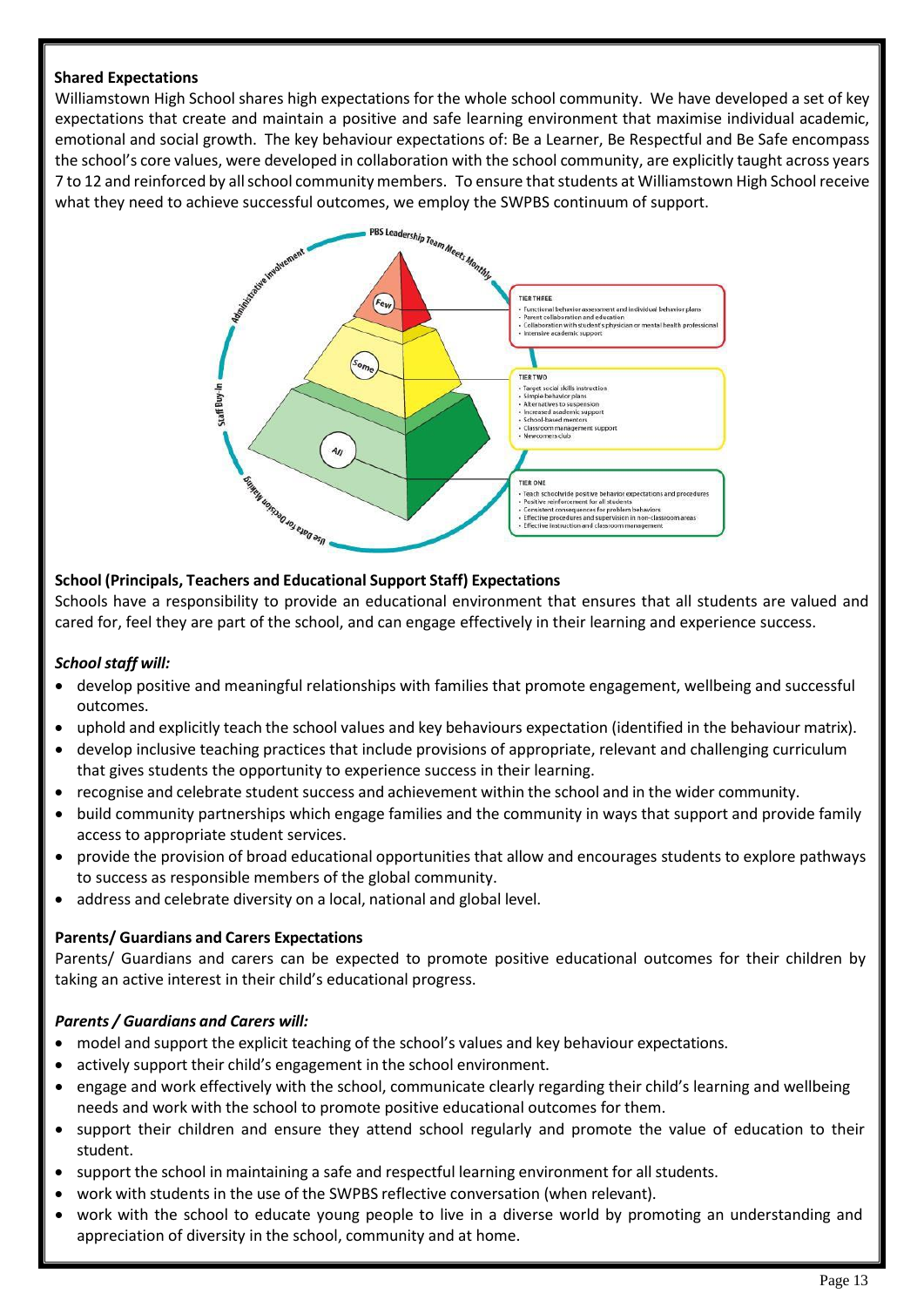## **Student Expectations**

As students' progress through school they need to be encouraged and supported to take greater responsibility for their own learning and participation as members of the whole school community. This involves developing as individual learners who increasingly manage their own learning and growth by setting goals and managing resources to achieve these goals.

## *Students will:*

- with support from their parents/guardians and carers participate fully in the educational program and attend regularly.
- take responsibility for their own learning and participate as a member of the whole school community.
- actively contribute to creating a positive learning environment by upholding the school's key behaviour expectations, demonstrating and encouraging safe and inclusive behaviours.
- demonstrate respect for the rights of others, including their right to learn.

## **SWPBS Reflective Conversations (Restorative Practices)**

Williamstown High School is committed to the application of SWPBS reflective conversations (Restorative Practices). Our reflective conversations inform a positive and formative approach to student engagement and wellbeing (including behaviour management). Its aim is to promote resilience in the one harmed and the one causing harm. The reflective conversation guides staff to support students to understand what they have done, give them ownership of their actions, recognise the impact of their actions on others, consider the most desirable way to reconcile and resolve conflict with others and be engaged and empowered through the process.

#### **Restorative Practices:**

- Are underpinned by student learning and facilitate an environment of safety, trust and connectedness (Bond et al. 2001, Fuller 1999).
- Promote awareness of others, responsibility and empathy (Hopkins 2002).
- Involve direct and voluntary participation of those affected by misconduct in its resolution (Braithwaite 2001b).
- Promote relationship management rather than behaviour management (Cameron & Thorsborne 2001).
- Are systematic, not situational (Armstrong 2004).
- Are concerned with establishing or re-establishing social equality in relationships; that is, relationships in which each person's rights to equal dignity, concern and respect are satisfied (Morrison 2002).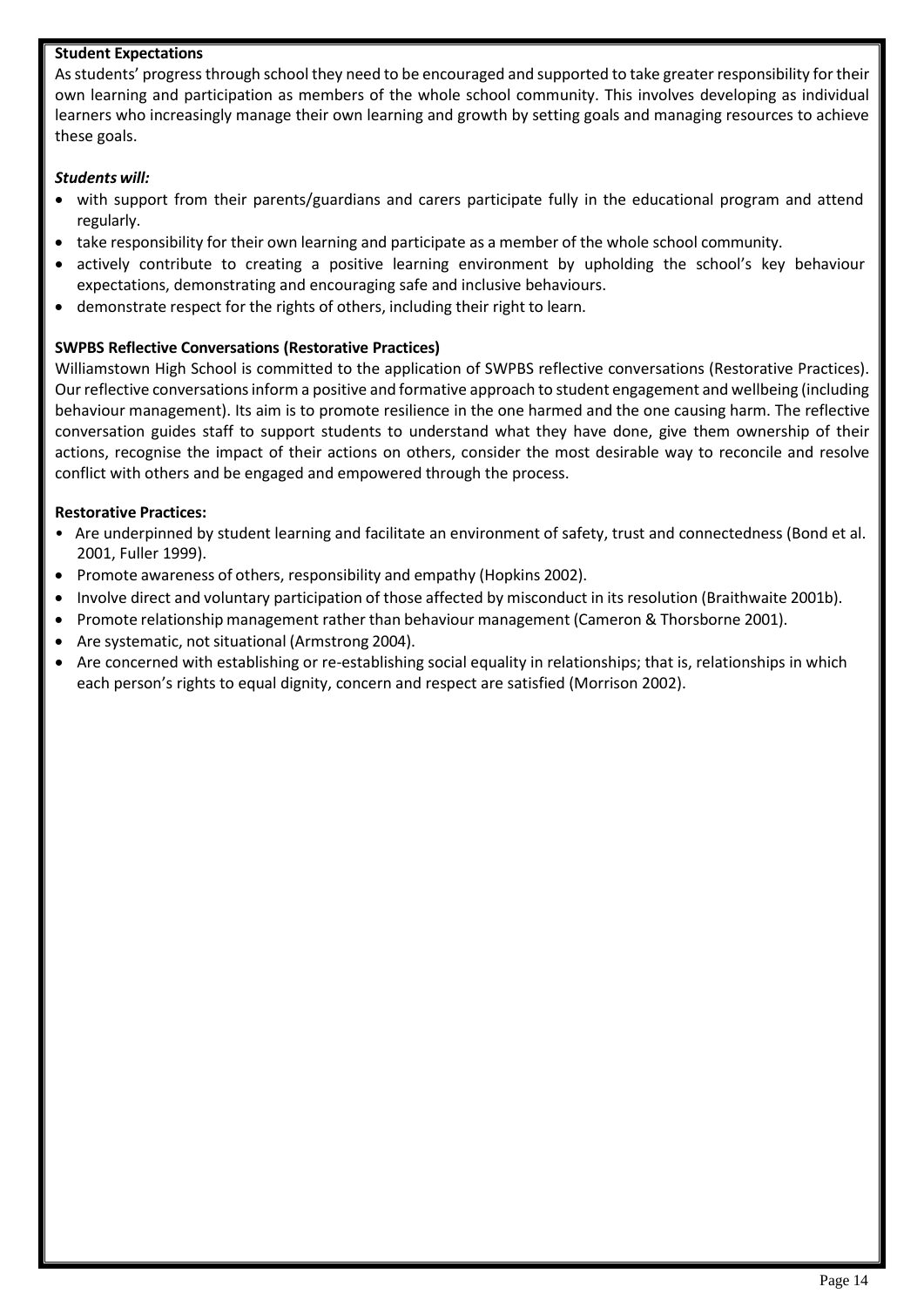*Student engagement, regular attendance and positive behaviours* will be supported through a relationship based on School Wide Positive Behaviour Support practices throughout the whole school, including:

- establishing predictable, safe and respectful school environments.
- ensuring student participation in the development of whole school expectations as clearly identified in the behaviour matrix.
- providing personalised learning programs where appropriate for individual students.
- acknowledging and recognising the positive behaviours of all students.
- empowering students by creating multiple opportunities for them to take responsibility and be involved in decision making.
- providing safe physical environments that foster positive behaviours and effective engagement in learning.

*Inappropriate behaviours,* including irregular attendance, will be responded to through a staged response that has a preventative, early intervention and data based focus, including:

- understanding the student's background and needs.
- ensuring a clear understanding of key expectations by students, parents/ guardians, carers and teachers exists.
- providing explicit reteaching opportunities to students who exhibit second and first tier behaviours.
- engaging, involving and supporting parents / guardians and carers to promote positive educational outcomes for their child.
- convening student support group meetings (SSG) to develop individualised and flexible support plans which may include scaffolding the student's learning program and/or learning, behaviour or attendance plans.
- actively involve the student well-being coordinator, careers counsellor and managed individual pathways coordinator.
- linking students and families with community support, health agencies, mentoring opportunities and/or counselling.

#### *Discipline procedures – suspension and expulsion*

A student may only be excluded from school in situations where all other measures have been implemented without success or where an immediate suspension is the only appropriate course of action in response to the student's behaviour.

The Staged Interventions used prior to suspension include:

- A range of positive behaviour interventions.
- learning plans, behaviour support plans and return to school plans.
- parent/ guardians and carers contact through email, telephone conversations and meetings.
- referral to student wellbeing coordinator, leading teachers, assistant principals and DET personnel.
- referral to school based positive behaviours, preventative and intervention wellbeing programs.
- use of Compass to monitor and track students at risk in order to provide appropriate early intervention.
- convening of a Student Support Group (SSG) and SSG meetings (see the 'DET Student Engagement and Inclusion Guidance Information' for the process).

Suspension, expulsion and restrictive interventions are measures of last resort and may only be used in situations consistent with Department policy, available at:

- <https://www2.education.vic.gov.au/pal/suspensions/policy>
- <https://www2.education.vic.gov.au/pal/expulsions/policy>
- <https://www2.education.vic.gov.au/pal/restraint-seclusion/policy>

In line with Ministerial Order 1125, no student aged 8 or younger will be expelled without the approval of the Secretary of the Department of Education and Training.

The Principal of Williamstown High School is responsible for ensuring all suspensions and expulsions are recorded on CASES21.

Corporal punishment is prohibited in our school and will not be used in any circumstance.